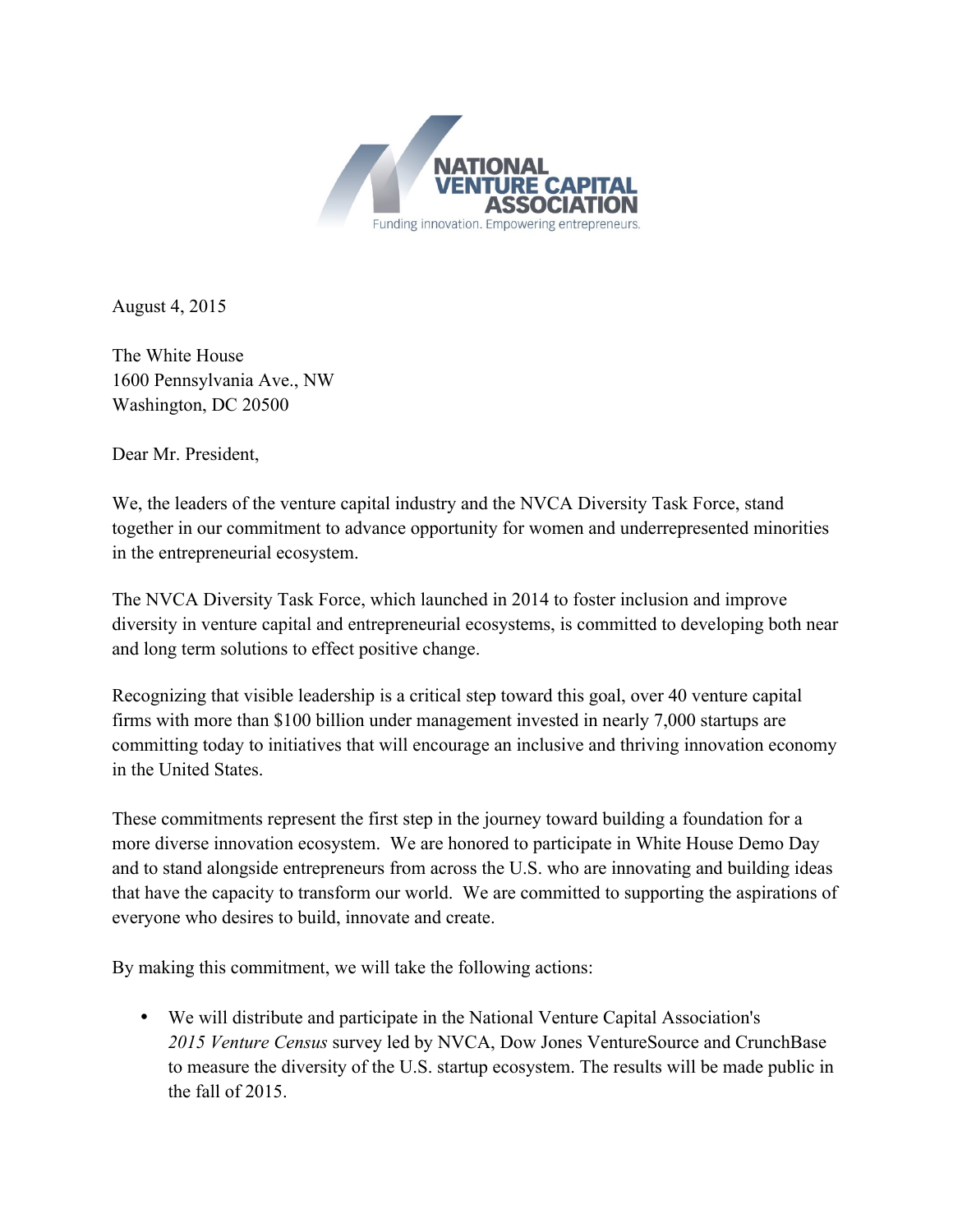- We will adopt HR policies within our firms to create work environments that foster respect and dignity for all. In addition, we will immediately explore and develop a forthcoming set of National Venture Capital Association model HR policies.
- We will contribute regularly and actively to programs and initiatives that encourage women and underrepresented minorities to consider, pursue and thrive in venture capital and entrepreneurship careers.
- We will commit to visible leadership by sharing regularly within our community and throughout our portfolio the best practices that demonstrate a long term commitment to change.

In addition to committing to these positive steps ourselves, the NVCA Diversity Task Force is preparing to provide opportunities and launch solutions this year to empower the full venture capital industry to contribute to advancing inclusion in the entrepreneurial ecosystem.

We look forward to playing a leadership role in this critical effort and thank you for your support in our endeavors.

Signed,

Scale Venture Partners NVCA Diversity Task Force Foster City, California

JumpStart, Inc. NVCA Diversity Task Force Cleveland, Ohio

Greenspring Associates NVCA Diversity Task Force Owings Mills, Maryland

True Ventures NVCA Diversity Task Force San Francisco, California

New Enterprise Associates NVCA Diversity Task Force Menlo Park, California

GE Ventures NVCA Diversity Task Force Menlo Park, California

Andreessen Horowitz NVCA Diversity Task Force Menlo Park, California

Pappas Ventures NVCA Diversity Task Force Durham, North Carolina

.406 Ventures NVCA Diversity Task Force Boston, Massachusetts

Polaris Partners NVCA Diversity Task Force Boston, Massachusetts

North Bridge Venture **Partners** NVCA Diversity Task Force Waltham, Massachusetts

Sequoia Capital Menlo Park, California

SoftTechVC NVCA Diversity Task Force San Francisco, California

Kleiner Perkins Caufield Byers Menlo Park, California

Intel Capital Santa Clara, California